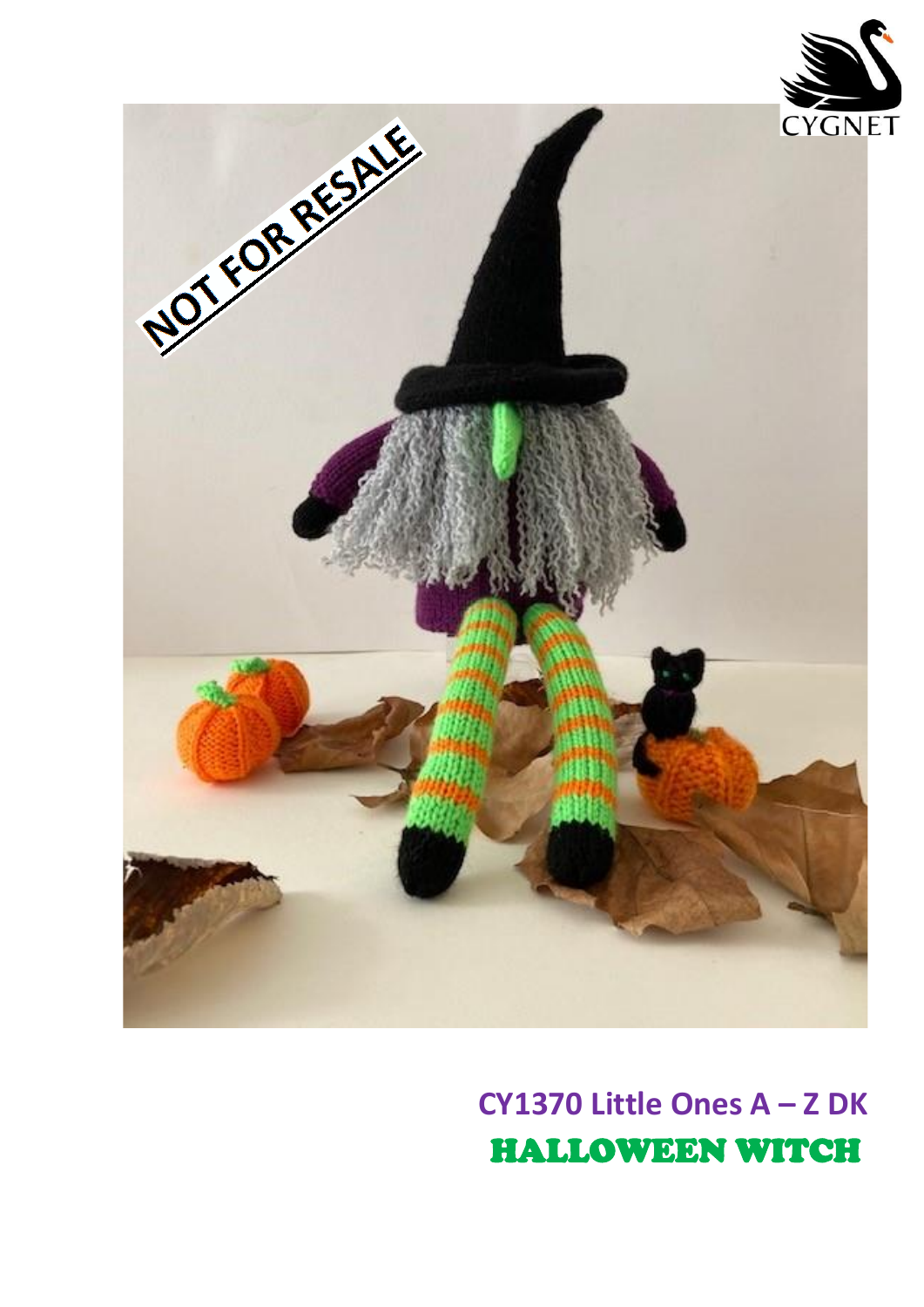**Measurements**

**Diameter 9cm (3 ½ in) Sitting height approx. 30cm (12 in)** 

## **Materials**

Cygnet Little Ones A - Z DK 1 x 25 g ball of 5 shades

**Shades** (984) Quiet Purple, (995) Orange, (978) Grey, (975) Black and (973) Intense Green

A pair of 3.25mm (UK 10) knitting needles. Stuffing. Cardboard for base and nose

**Tension** 24 sts and 32 rows to 10cm, 4 in measured over stocking stitch on 3.25mm (UK 10) needles

IT IS IMPORTANT TO WORK TO THE STATED TENSION IN ORDER TO OBTAIN THE CORRECT MEASUREMENTS

#### $\frac{1}{2}$ **Abbreviations**

K – knit P – Purl st(s) – stitch(es) stst - stocking st (1 row K, 1 row P) tog – together rem – remaining

inc – increase rept – repeat tbl - through back of loops tog – together ssk – slip one, k1, pass slipped st over

m1 – pick up loop before next st and K into back of it

# LEGS (make 2 the same)

Starting at the top and using Green, cast on 15 sts and work in a stst stripe sequence of 4 rows Green and 2 rows Orange for 42 rows. Break off Orange and work 4 more rows in stst using Green. Break off Green. Join in Black and work 6 rows in stst. **Next row** [k1, k2tog] 5 times.

**Next row** [P2tog] 5 times. Break yarn, thread through rem 5 sts and fasten off. Join leg seams, stuffing lightly as you sew up. Join top seam.

**BASE** Using Purple cast on 8 sts and K one row. **2nd row** inc in first st purlwise, P to last st, inc in last st purlwise. **3rd row** inc in first st, K to last st, inc in last st. **4 sts inc'd.** Rept last 2 rows twice more. 20 sts. Work 2 rows straight in stst.

**10th row** inc in first st, P to last st, inc in last st. **22 sts**

Work 11 rows straight in stst.

**22nd row** P2tog, P to last 2 sts, P2togtbl. 20 sts **need to the Tension Straight in state of 12th** and straight in stat. **25th row** ssk, k to last 2 sts, k2tog. **26th row** Purl. **27th row** ssk, k to last 2 sts, k2tog. 16 sts **28th row** P2tog, P to last 2 sts, off Green. Join in Black and P2togtbl. **29th row** ssk, k to last 2 sts, k2tog. 12 sts Rept last 2 rows once more. 8 sts **34th row** Purl. Cast off. **BODY** Using Purple cast on 70 sts The rows in stst using Green. The state of the State States and the States States of the States of the States of Tu

and work 6 rows in stst **7th row** K10 [ssk, k2tog, K19] twice ssk, k2tog, K10. 64 sts Work 9 rows in stst. **17th row** K9 [ssk, k2tog, K17] twice, ssk, k2tog, K9. 58 sts Work 9 rows in stst. **27th row** K8 [ssk, k2tog, K15] twice, ssk, k2tog, K8. 52 sts Work 9 rows in stst. **37th row** K7 [ssk, k2tog, K13] twice, ssk, k2tog, K7. 46 sts **38th row** Purl. K4 rows.

Change to black for Hat and work 4 rows in st st. **47th row** K6, [sl 1, k1, psso, k2tog,  $k11$ ] twice, sl 1, k1, psso, k2tog, k6. 40 sts Work 7 rows straight in stst. k9] twice, sl 1, k1, psso, k2tog, k5. 34 sts Work 7 rows straight in stst. **63rd row** K4, [sl 1, k1, psso, k2tog, k7] twice, sl 1, k1, psso, k2tog, k4. 28 sts Work 7 rows straight in stst. **71st row** K3, [sl 1, k1, psso, k2tog, k5] twice, sl 1, k1, psso, k2tog, k3. 22 sts Work 7 rows straight in stst. **79th row** K2, [sl 1, k1, psso, k2tog, k3] twice, sl 1, k1, psso, k2tog, k2. 16 sts Work 7 rows straight in stst. **87th row** K1, [sl 1, k1, psso, k2tog, k1] 3 times. 10 sts Work 7 rows straight in stst. **95th row** [k2tog] 5 times. **96th row** Purl. Break off yarn, thread through rem 5 sts and fasten off.  $(411)$  (witc,  $(311)$   $(11)$   $(201)$